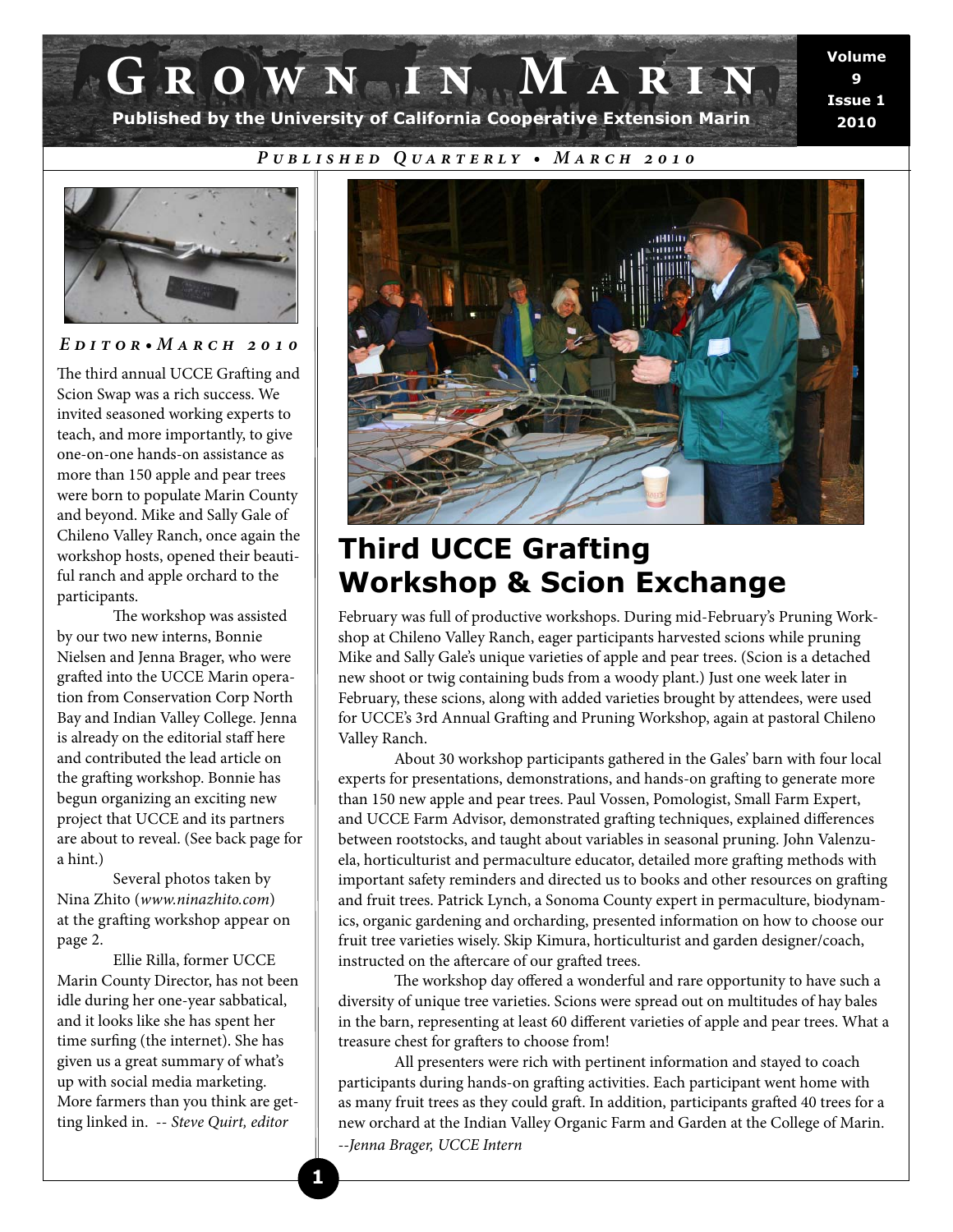#### *Grafting Workshop Interns*

### **2010 UCCE Grafting Workshop**

Hostess Sally Gale of Chileno Valley Ranch displays apple grafts from the workshop.





Expert Skip Kimura shows Wendy Johnson and Justine from Green Gulch a grafting secret.

Sally watches UCCE Intern Jenna Brager executing the difficult whip n' tongue graft.





Simple graft

Will Scott puts his tools away.

**Photography thanks to Nina Zhito for these excellent images. Visit www.ninazhito.com/**





## **New UCCE Marin interns connect partnership circle**

Jenna Brager (left in photo) and Bonnie Nielsen (right in photo) started work at UCCE Marin in February. Both women come from the Indian Valley College and Conservation Corps North Bay Student Work/Study Farm Program of the IVC Organic Farm. They are also former students at the innovative Organic Farming class, now in its third semester at the college.

 Four years ago, an unusual and highly successful partnership was formed to facilitate the implementation of the new organic farm on campus, a new organic farming program through the college, a work/study program for Conservation Corps North Bay members, and an ongoing education program for the UCCE Master Gardeners. Ellie Rilla, then County Director for Cooperative Extension, Nanda Schorske, Dean of Indian Valley College, and Marilee Eckert, Executive Director for Conservation Corps North Bay, put the partnership together. *"We really wanted to be a true partnership, and to offer young people a way to move into professional life* through the combined efforts of the three organizations," stated Nanda Schorske.

 Bonnie Nielsen joined the Conservation Corps in 2009 and was assigned to work on the then just-developing farm project. Her enthusiasm led to her enrollment in the second semester of the extremely popular "Introduction to Organic Farming" class taught by the Master Horticulturist Wendy Johnson, and also attended by Jenna Brager, a talented young woman with a deep and serious passion for organic living. Both women went on to become farmers in the CCNB Work/Study Program, and eventually ended up splitting their time at UCCE Marin in Novato, helping with workshops, newsletters, and taking a major role in planning the 2010 Agriculture Summit in November.

This kind of collaboration is rare, with three important public service organizations coming together to educate, train, and prepare talented young people to assume the reins of leadership for the next decade.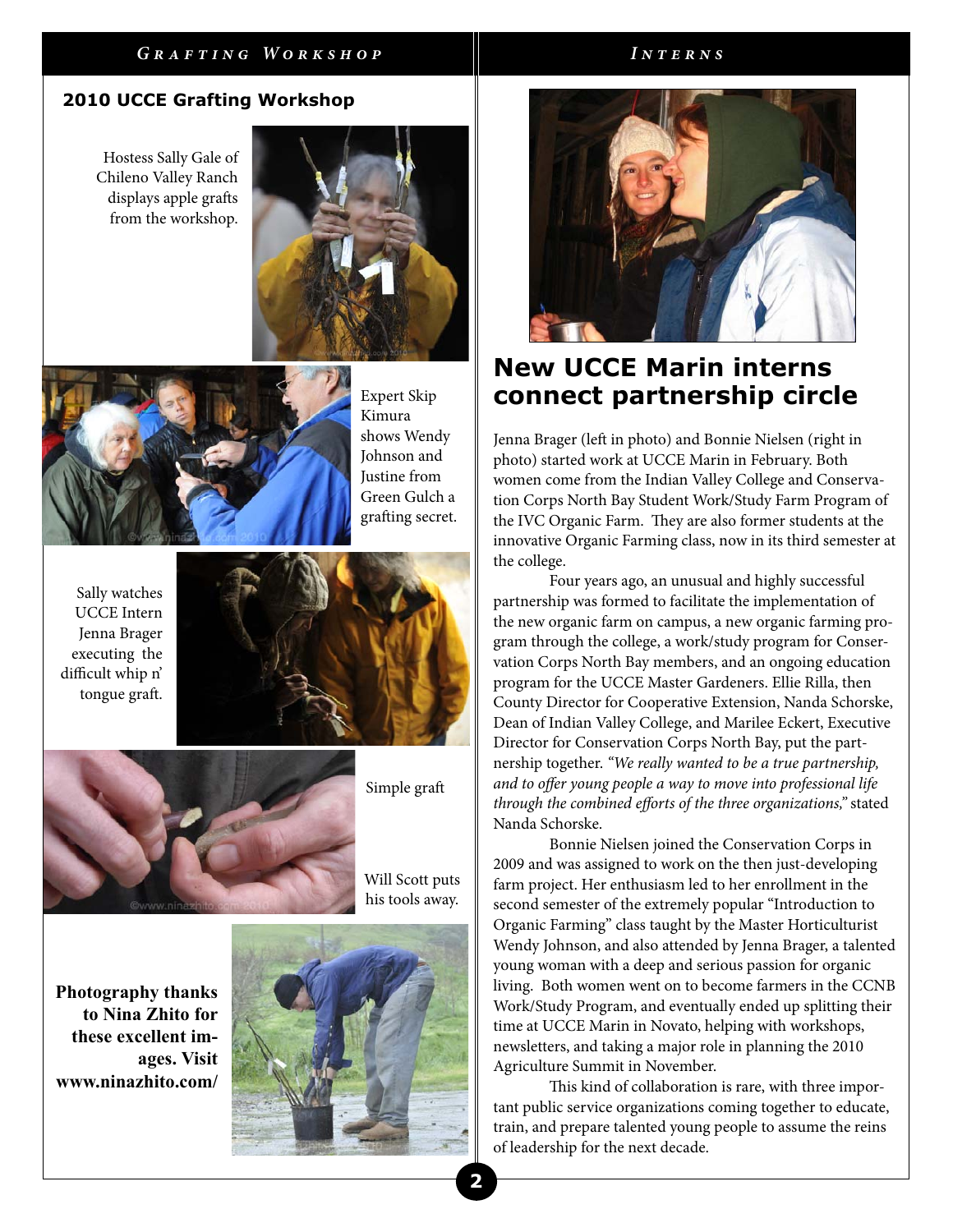#### *Marketing Marketing*

## **Using social media to promote your products (& philosophy)**

A decade ago having a website was encouraged but not an absolute necessity. Facebook and Twitter didn't exist and Google™ was smaller than Yahoo.

 Flash forward to 2010. What do you need today if you are direct-marketing your farm products and services to your customers? Social media networks and customerfriendly websites are two examples of "must have" promotional tools for your farm or ranch.

 Marin's producers are using these tools to their advantage. Blogging from your website or Facebook is one way to keep your fans and customers connected to you. Loren Poncia from Stemple Creek Ranch is a daily blogger. He and his family raise organic, grass-fed beef and all-natural lamb on organic pastureland near Tomales. Loren now manages the ranch with his dad Al, who if you asked him what blogging



was, would probably say *"is that a new board game?"* Generational preferences count! Their website is synced with Facebook and Twitter so you can get there from either direction.

 Use the shop function on Facebook to create an ifanstore if you plan to ship or sell products by mail. Michael, the store manager for Cowgirl Creamery, comments, *"Using Facebook, we are interacting with our customers/fans in a much more direct and immediate manner. And from a purely commercial standpoint we are able to keep them informed on our latest products, specials, and events. By posting about a variety of subjects related to other cheese-makers, artisan cheese in general, and sustainable agriculture, we are furthering content that supports Cowgirl and the issues we think are important to our business."* 

 Gather your customer email addresses (with their approval of course) and ask them to sign on as a fan at Facebook or from your website where you can gather great reviews of your products. Tripadvisor (*www.TripAdvisor. com*) is used by one out of every four travelers. Check to see if your place of sale (farmers market, farm) is there and ask a customer to add and rate you. Some operators have experimented with online sales via Craigslist. Julie and Tony Rossotti at Rossotti Ranch decided to try it out but reported that, *"We haven't had much luck with Craigslist. We mainly posted on it hoping we might get a response, but usually don't. We sell most of our meat goats through the Bay Area Meat CSA website (bamcsa.ning.com) or to dinner and tour guests to our farm."*

Chileno Valley Ranch uses *www. pickyourown.org/* to market their fall apple crop and has found it to be very successful in bringing customers to their ranch. This online directory, while not



fancy, comes up first no matter what you type in for your search. If your talents lie closer to the land you farm and ranch, and you don't have a son or daughter or employee who uses these free promotional tools, look for an intern who can help you set these up. Facebook is easy to use and might be the perfect place to start.

 Use Google™ alerts to track what the media and others are saying about you. It's a fabulous free clipping service. You can harvest the promotion and comments you find and link or post them on your site. Sign up at http:// *www.google.com/intl/en/options/.*

The Oxbow Public Market's January e-newsletter came this week. As I scrolled down to the Hog Island article, I noticed they had linked directly to YouTube to view the Hog Island segment in *Hidden Bounty of Marin*. Any of you can set this up with your websites, Facebook, etc., and simply link to any footage that you or others have taken of your stall, farm, or products. Type your ranch or farm name into YouTube—there might be something there already.

"The social media revolution is radically chang*ing how direct-marketing farmers communicate with their customers,"* said Michael Straus, founder of Straus Communications (*www.StrausCom.com*) and former VP Marketing of Straus Family Creamery. If you haven't explored any of these tools yet—now is the time.

-- *Ellie Rilla, adapted from the second edition of the* "*Designing Your Marketing Strategy" from "Agritourism & Nature Tourism in California," UC ANR Publications, 2010.*